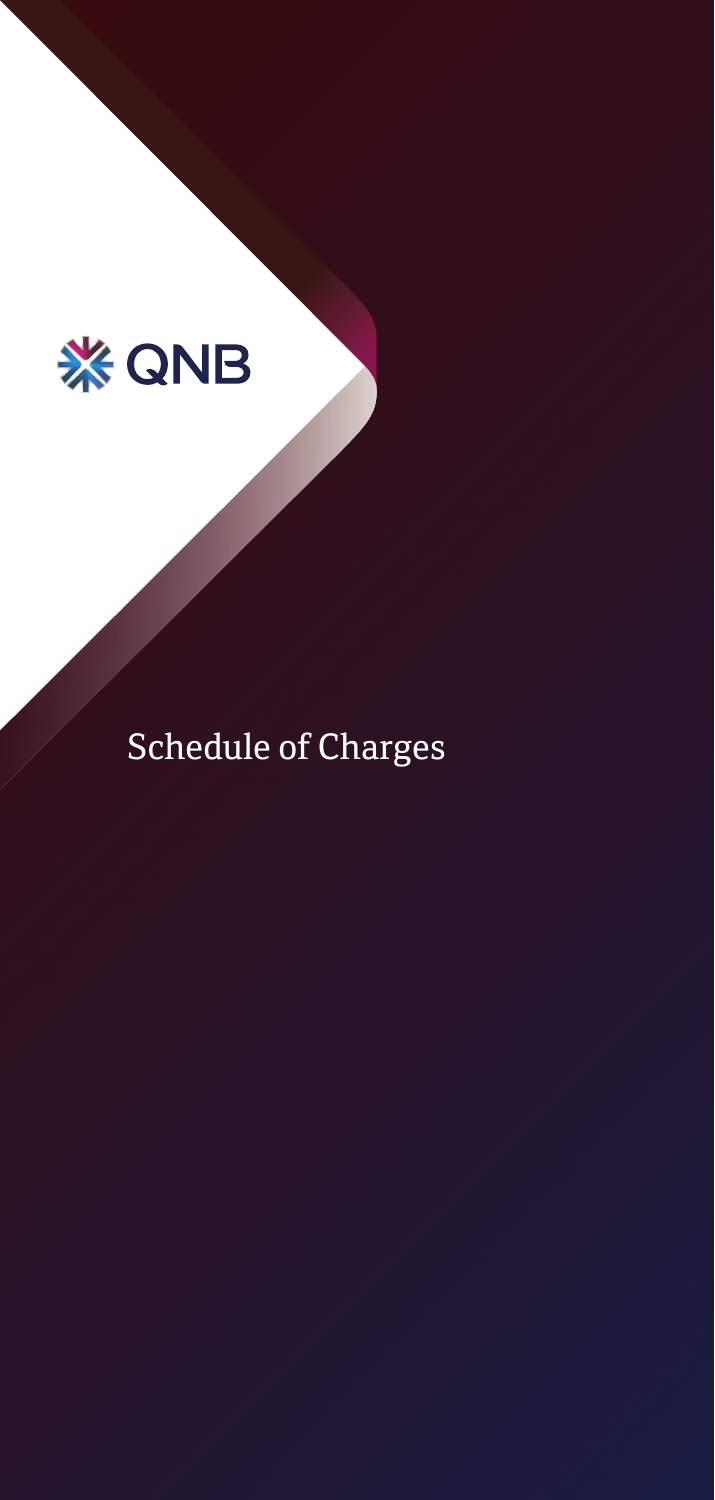|    | Schedule of Charges - For Cash Management and General Services                                                                                                                                                                                                                                                        |                                                                                                              |
|----|-----------------------------------------------------------------------------------------------------------------------------------------------------------------------------------------------------------------------------------------------------------------------------------------------------------------------|--------------------------------------------------------------------------------------------------------------|
|    | Product/Services                                                                                                                                                                                                                                                                                                      | Charges                                                                                                      |
| 1  | <b>Account Maintenance</b>                                                                                                                                                                                                                                                                                            |                                                                                                              |
|    | Minimum Average Quarterly Balance                                                                                                                                                                                                                                                                                     | Rs.25,000 on Saving &<br><b>Current Account</b><br>(No charges for non<br>maintenance of<br>minimum balance) |
|    | Time Deposit                                                                                                                                                                                                                                                                                                          | Free                                                                                                         |
|    | <b>Recurring Deposit</b>                                                                                                                                                                                                                                                                                              | Free                                                                                                         |
|    | Cheque Book Issuance                                                                                                                                                                                                                                                                                                  | Free                                                                                                         |
|    | <b>Monthly Statement</b>                                                                                                                                                                                                                                                                                              | Free                                                                                                         |
|    | Postage (Thru Regd. Post)                                                                                                                                                                                                                                                                                             | Actuals                                                                                                      |
|    | <b>Courier Charges</b>                                                                                                                                                                                                                                                                                                | Actuals                                                                                                      |
|    | Deposit/Withdrawal Slips in INR and FCY                                                                                                                                                                                                                                                                               | Free                                                                                                         |
| П  | <b>Clearing</b>                                                                                                                                                                                                                                                                                                       |                                                                                                              |
|    | Stop Payment - Single Cheque                                                                                                                                                                                                                                                                                          | Rs.100.00 per cheque                                                                                         |
|    | Stop Payment - Range of Cheques                                                                                                                                                                                                                                                                                       | Rs.100.00                                                                                                    |
| Ш  | <b>International Funds Transfers</b>                                                                                                                                                                                                                                                                                  |                                                                                                              |
|    | Outward Remittances - SWIFT<br>Receiving Bank charges for charge type "OUR", which would<br>be debited upfront at the time of the remittance: QR35 local<br>payments - Payment in QR, QR50 GCC payments - Payment in<br>the GCC Currencies QR100 for other foreign currency payments -<br>Payments in Other Currency. | Rs.250.00 + Nostro Bank<br>charges USD 5.49                                                                  |
| IV | <b>DOMESTIC FUND TRANSFERS</b>                                                                                                                                                                                                                                                                                        |                                                                                                              |
|    | <b>Account to Account Transfer Within Bank</b>                                                                                                                                                                                                                                                                        | Free if given on Internet<br>Banking                                                                         |
|    | Outward                                                                                                                                                                                                                                                                                                               |                                                                                                              |
|    | Above 2 Lacs to 5 Lacs                                                                                                                                                                                                                                                                                                | Rs.20.00                                                                                                     |
|    | Above 5 Lacs                                                                                                                                                                                                                                                                                                          | Rs.45.00                                                                                                     |
|    | <b>Inward RTGS</b>                                                                                                                                                                                                                                                                                                    | Free                                                                                                         |
|    | <b>Outward NEFT</b>                                                                                                                                                                                                                                                                                                   |                                                                                                              |
|    | Up to 10,000                                                                                                                                                                                                                                                                                                          | Free                                                                                                         |
|    | Above 10,000 to 1 Lac                                                                                                                                                                                                                                                                                                 | Free                                                                                                         |
|    | Above 1 Lac to 2 Lacs                                                                                                                                                                                                                                                                                                 | Free                                                                                                         |
|    | Above 2 Lacs                                                                                                                                                                                                                                                                                                          | Free                                                                                                         |
|    | <b>Inward NEFT</b>                                                                                                                                                                                                                                                                                                    | Free                                                                                                         |
| V  | <b>Cashier Order/Demand Drafts</b>                                                                                                                                                                                                                                                                                    |                                                                                                              |
|    | Cashier Order Issuance                                                                                                                                                                                                                                                                                                | Rs.50.00                                                                                                     |
|    | Revalidation of CO                                                                                                                                                                                                                                                                                                    | Free                                                                                                         |
|    | Cancellation of CO                                                                                                                                                                                                                                                                                                    | Rs.50.00                                                                                                     |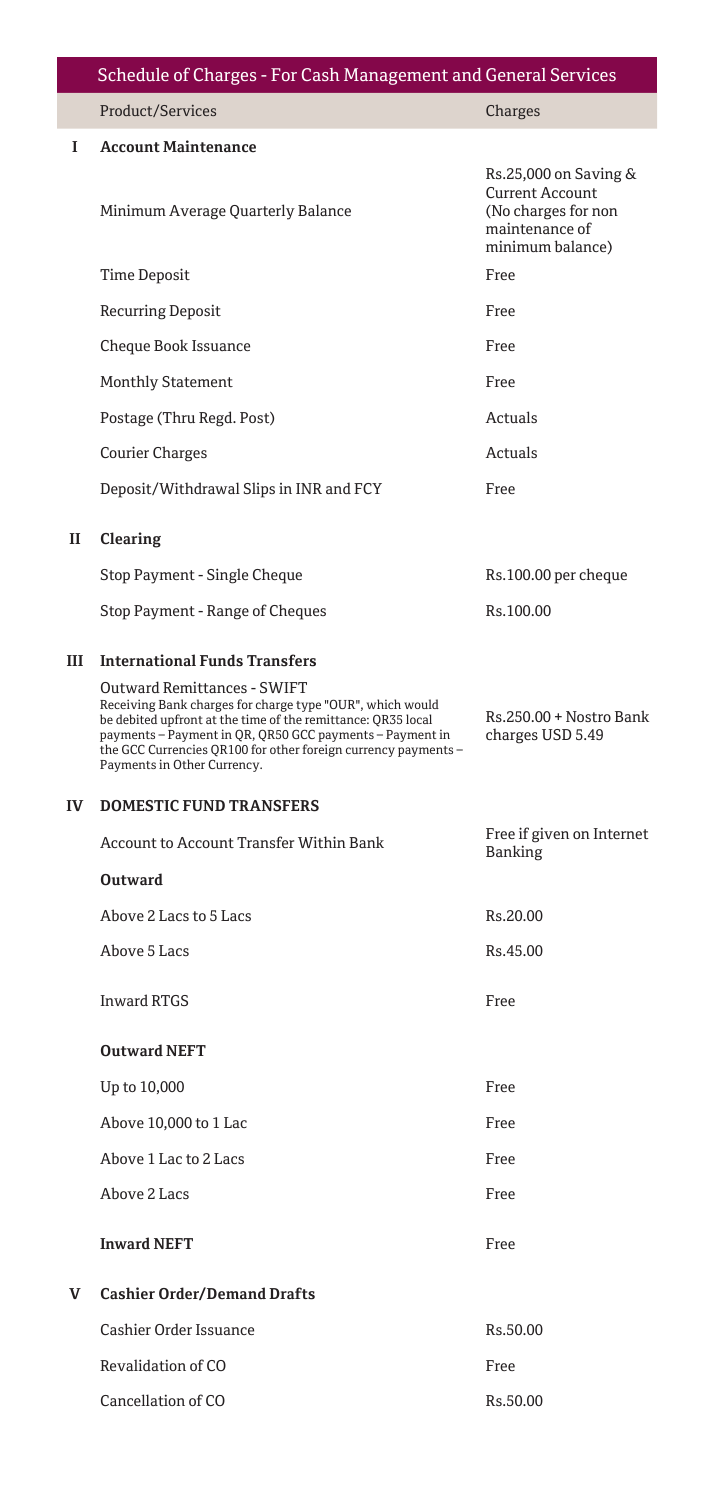|    | Demand Draft Issuance (On Correspondent Bank<br>Location)                                      | Rs.50.00                                          |
|----|------------------------------------------------------------------------------------------------|---------------------------------------------------|
|    | Demand Draft Issuance (Purchase DD on Other<br>Location Not Covered by Correspondent Bank)     | $Rs.50.00 + corr$ bank<br>charges                 |
|    | Cancellation of Correspondent Bank DD                                                          | Rs.50.00                                          |
|    | Cancellation of other Location DD (Purchase)                                                   | $Rs.50.00 + corr$ bank<br>charges                 |
|    | Stop Payment for Lost CO                                                                       | Rs.50.00                                          |
|    | Stop Payment for Lost DD                                                                       | $Rs.50.00 + corr$ bank<br>charges                 |
| VI | <b>Collection Services</b>                                                                     |                                                   |
|    | <b>Local Cheque Collections</b>                                                                | Free                                              |
|    | <b>Outstation Cheque for Collection Without CMS</b><br>Arrangement                             |                                                   |
|    | Up to Rs.5,000                                                                                 | Rs.25.00 per instrument                           |
|    | Above Rs.5,000 and up to and Including Rs.10,000                                               | Rs.50.00 per instrument                           |
|    | Above Rs.10,000 and up to and Including Rs.1,00,000                                            | Rs.100.00 per<br>instrument                       |
|    | Rs.1,00,001 and Above                                                                          | Rs.200.00 per<br>instrument                       |
|    | Collection Cheque Return Outward                                                               | Rs.100.00                                         |
|    | <b>Inward Cheque Return Charges</b>                                                            | Rs.500.00                                         |
|    | <b>VII</b> Foreign Currency Cheque                                                             |                                                   |
|    | FCY Cheque Drawn on Foreign Bank Sent for<br><b>Collection Overseas</b>                        | 0.50% (min of Rs.150.00<br>and max of Rs.1000.00) |
|    | Return of FCY Cheque                                                                           | INR 250.00 + out of<br>pocket expenses            |
|    | <b>VIII FX Trade</b>                                                                           |                                                   |
|    | FX Trade Booking                                                                               | Rs.100.00                                         |
|    | <b>FX Trade Cancellation</b>                                                                   | Rs.100.00                                         |
| IX | Miscellaneous                                                                                  |                                                   |
|    | <b>Hold Mail Facility</b>                                                                      | Free                                              |
|    | <b>Audit Confirmation Letter</b>                                                               | Free                                              |
|    | Photo and Address Confirmation                                                                 | Free                                              |
|    | Request of Signature Verification                                                              | Free                                              |
|    | <b>Interest Certificate</b>                                                                    | Free                                              |
|    | Duplicate Tax Deduction of Source                                                              | Free                                              |
|    | Balance Certificate/No Liability Letter/Other Letters<br>Issued at the Request of the Customer | Free                                              |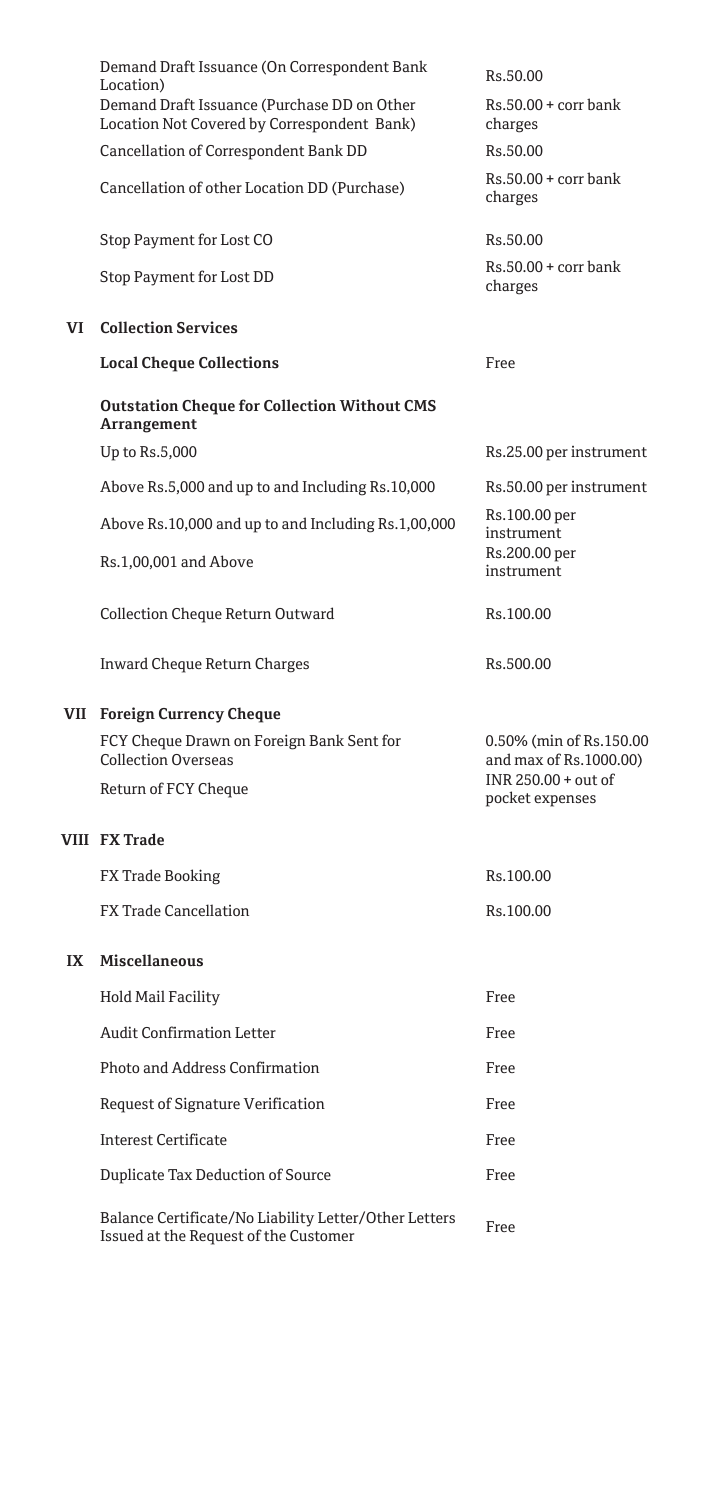|    | <b>Schedule of Charges - For Trade Finance Services</b>                    |                                                                                                |
|----|----------------------------------------------------------------------------|------------------------------------------------------------------------------------------------|
|    | Product/Services                                                           | Charges                                                                                        |
| I  | <b>Import Remittances</b>                                                  |                                                                                                |
|    | Handling Charges (Import Advance Payment)                                  | Rs.750.00 plus SWIFT/<br>DD charges + Nostro<br>Bank charges USD 5.49<br>Rs.750.00 plus SWIFT/ |
|    | Handling Charges (Import Direct Payment)                                   | DD charges + Nostro<br>Bank charges USD 5.49                                                   |
| п  | <b>EXPORT LETTERS OF CREDIT</b>                                            |                                                                                                |
|    | Advising Letters of Credit/Guarantees                                      | Rs.1,250.00 (inclusive<br>of courier charges)                                                  |
|    | <b>Advising Amendments</b>                                                 | Rs.750.00 (inclusive of<br>courier charges)                                                    |
|    | <b>Export LC Confirmation</b>                                              | As per FI approved<br>pricing<br>Rs. 1,000.00 (inclusive                                       |
|    | Transfer of Letter of Credit                                               | of courier charges)                                                                            |
|    | Cancellation of LCs/Guarantees                                             |                                                                                                |
|    | - After Expiry                                                             | Free                                                                                           |
|    | - Before Expiry                                                            | Free                                                                                           |
| Ш  | <b>Export Bills/Inland Bills</b>                                           |                                                                                                |
|    | Handling Charges (Export Bill Collection LC/Non LC)                        | Rs1,000.00 + courier<br>charges                                                                |
|    | Handling Charges (Export Bill Purchase/Negotiation<br>LC/Non LC)           | Free                                                                                           |
|    | Handling Charges (Inland Bill Discounting Under LC)                        | Free                                                                                           |
|    | Handling Charges (Inland Bill Collection LC/Non LC)                        | Rs.1,000.00 + courier                                                                          |
|    | EBC Softex Processing and Advance Payment Bills<br>(No Dispatch)           | Rs.1,000.00 per bill                                                                           |
|    | Export Bills Realization From Other Banks                                  | Free                                                                                           |
|    | Forwarding Export/Inland Documents to Other Banks<br>(LC Restricted)       | Rs.1,000.00                                                                                    |
|    | Collection of Overdue Export Bills                                         | Rs.250.00 per tracer                                                                           |
|    | Handling Charges (Bills Returned Unpaid)                                   | Free                                                                                           |
| IV | <b>Issuance of Import/Inland Letter of Credit</b>                          |                                                                                                |
|    | Import/Inland LC Commission<br>(Commitment + Usage)                        | As per terms of approval                                                                       |
|    | Import/Inland LC Commission with 100% Cash Margin As per terms of approval |                                                                                                |
|    | Import LC Amendment - Text                                                 | Rs.1,000.00                                                                                    |
|    | Import LC Amendment - Tenor/Amount                                         | As per terms of approval<br>on pro-rata basis                                                  |
|    | Revival of Expired LCs                                                     | Free                                                                                           |
|    | Discrepancy Fee per Bill to be Incorporated in LC                          | Foreign LC - USD 50<br>Inland LC - Rs.1,000.00                                                 |
|    | Bills Retirement Charges (Under LC)                                        | As per terms of approval                                                                       |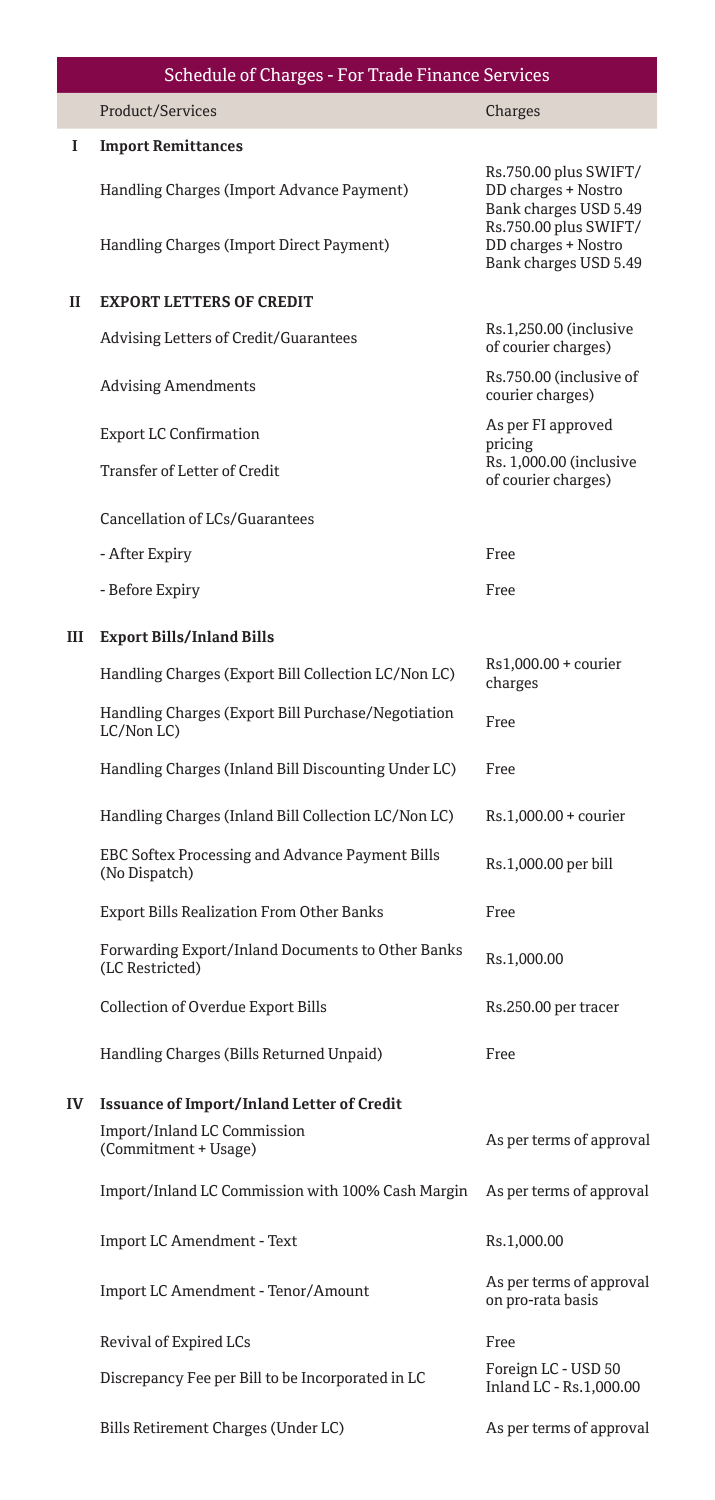## **V Import Bills/Inland Bills Collections**

|    | Handling Charges (Import Bills Under Collection)                                        | Rs.1,000.00 per bill<br>booked + Nostro Bank<br>charges USD 5.49 |
|----|-----------------------------------------------------------------------------------------|------------------------------------------------------------------|
|    | Handling Charges (Inland Bill Under Collection)                                         | Rs.500.00 per bill<br>booked + Nostro Bank<br>charges USD 5.49   |
|    | <b>Import Collection Bill Return Charges</b>                                            | Rs.500.00 per tracer +<br>actual courier charges                 |
| VI | <b>Inland Bills Discounting</b>                                                         |                                                                  |
|    | Purchase Bill/Invoice Discounting (Handling Charges)                                    | As per terms of approval                                         |
|    | Sales Bill/Invoice Discounting (Handling Charges)                                       | As per terms of approval                                         |
|    | P.N.: Discounting rate would be fixed on the date of<br>drawdown/as per terms of credit |                                                                  |
|    | <b>VII</b> Guarantees                                                                   |                                                                  |
|    | Guarantee Commission                                                                    | As per terms of approval                                         |
|    | Guarantee Commission with 100% Margin                                                   | As per terms of approval                                         |
|    | Guarantee Amendment Commission - Text                                                   | Rs.1,000.00                                                      |
|    | Guarantee Amendment Commission - Tenor/Amount                                           | As per terms of approval<br>on pro-rata basis                    |
|    | Shipping Guarantee/Delivery Order Issuance                                              | Rs.1,000.00                                                      |
|    | VIII Other                                                                              |                                                                  |
|    | Issuance of Foreign Inward Remittance Certificate<br>(FIRC)                             | Rs.100.00 per FIRC                                               |
|    | <b>International Courier</b>                                                            | Actuals                                                          |
|    | <b>GR</b> Waiver                                                                        | Rs.500.00                                                        |
|    | Approval for Extension of Time, Invoice Reduction,<br>Write Off, Change in Buyer        | Rs.300.00                                                        |
|    | Request of Signature Verification of LCs Received from<br>Other Banks                   | Rs.500.00                                                        |
|    | Follow up for Bill of Entry (For Each Half Year)                                        | Free                                                             |
|    | Other Customer Requests to RBI or Other Banks                                           | Free                                                             |
|    | Approval for Export Bill Write off                                                      | Rs.750.00                                                        |
|    | Commission in Lieu of FX                                                                | 0.0625% with min<br>Rs.250.00 to max<br>Rs.5000.00               |

## **NOTE:**

- 1 Schedule of charges effective from 01-01-2020
- 2 Goods and Service Tax (GST) as applicable
- 3 Franking/Stamp duty charges will be recovered on actual basis
- 4 Schedule of charges subject to changes with prior notice